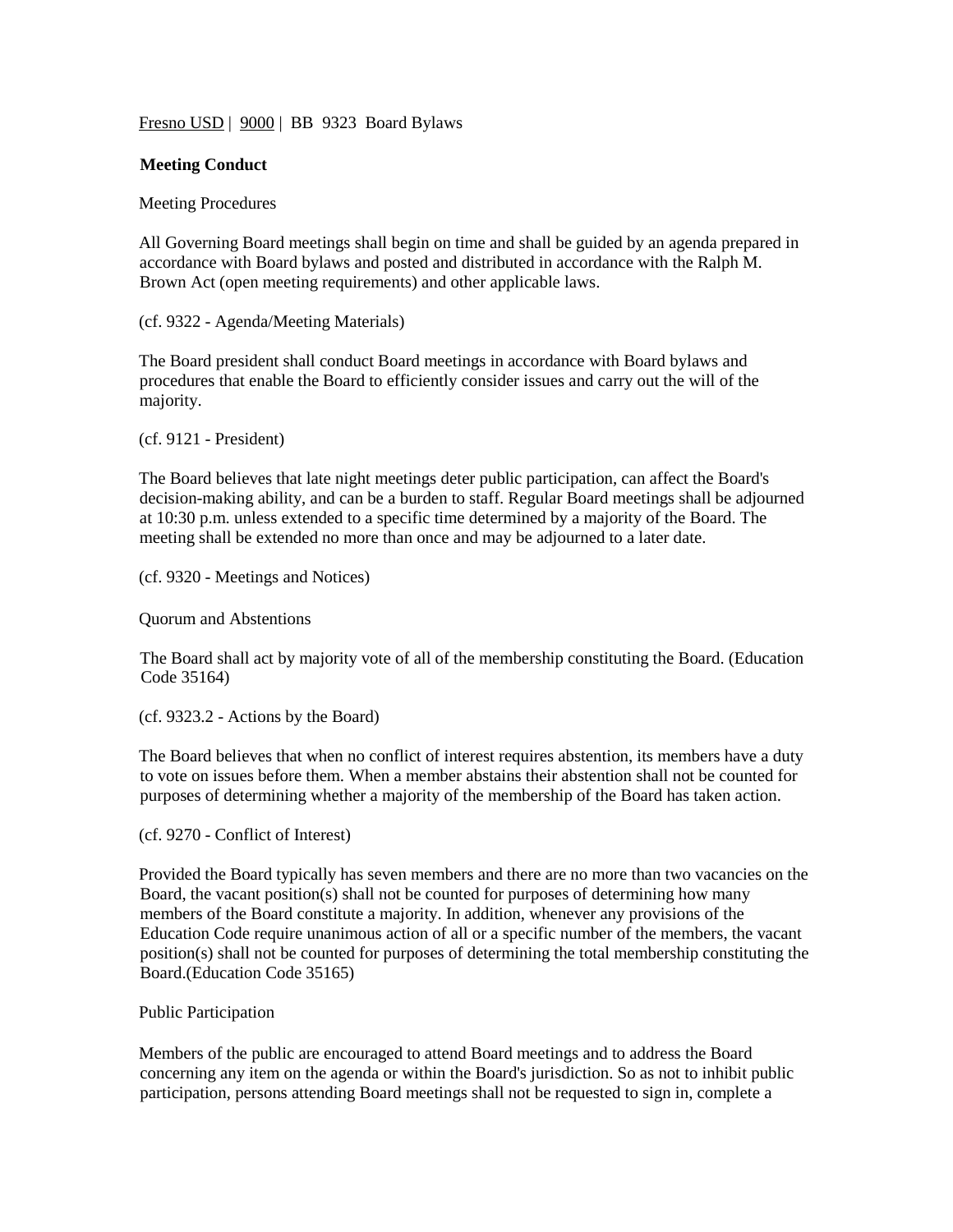questionnaire, or otherwise provide their name or other information as a condition of attending the meeting.

In order to conduct district business in an orderly and efficient manner, the Board requires that public presentations to the Board comply with the following procedures:

1. The Board shall give members of the public an opportunity to address the Board on any item of interest to the public that is within the subject matter jurisdiction of the Board, either before or during the Board's consideration of the item. (Education Code 35145.5, Government Code 54954.3)

2. At a time so designated on the agenda at a regular meeting, members of the public may bring before the Board matters that are not listed on the agenda. The Board shall take no action or discussion on any item not appearing on the posted agenda, except as authorized by law. (Education Code 35145.5; Government Code 54954.2)

Members of the public who wish to address the board shall submit a speaker card specifying the item they wish to address. To the extent practical, the card should be submitted before the Board president announces the specific item.

Unscheduled oral communications shall be limited to a maximum of 30 minutes, but may be extended at the discretion of the Board president. Members of the public who did not have the opportunity to speak during unscheduled oral communication shall have the opportunity to address the Board at the end of the meeting.

3. Without taking action, Board members or district staff members may briefly respond to statements made or questions posed by the public about items not appearing on the agenda. Additionally, on their own initiative or in response to questions posed by the public, a Board or staff members may ask a question for clarification, make a brief announcement, or make a brief report on his/her own activities. (Government Code 54954.2)

Furthermore, the Board or a Board Member may provide a reference to staff or other resources for factual information, ask staff to report back to the Board at a subsequent meeting concerning any matter, or take action directing staff to place a matter of business on a future agenda. (Government Code 54954.2)

4. The Board need not allow the public to speak on any item that has already been considered by a committee composed exclusively of Board members at a public meeting where the public had the opportunity to address the committee on that item. However, if the Board determines that the item has been substantially changed since the committee heard it; the Board shall provide an opportunity for the public to speak. (Government Code 54954.3)

# (cf. 9130 - Board Committees)

5. A person wishing to be heard by the Board shall first be recognized by the president and shall then proceed to comment as briefly as the subject permits. Individual speakers will be allowed three minutes to address the Board on each agenda item, or nonagenda item. The Board shall limit the total time for public input for each agenda item to 20 minutes. With Board consent, the Board president may increase or decrease the time allowed for public presentation, depending on the topic and the number of persons wishing to be heard. The president may take a poll of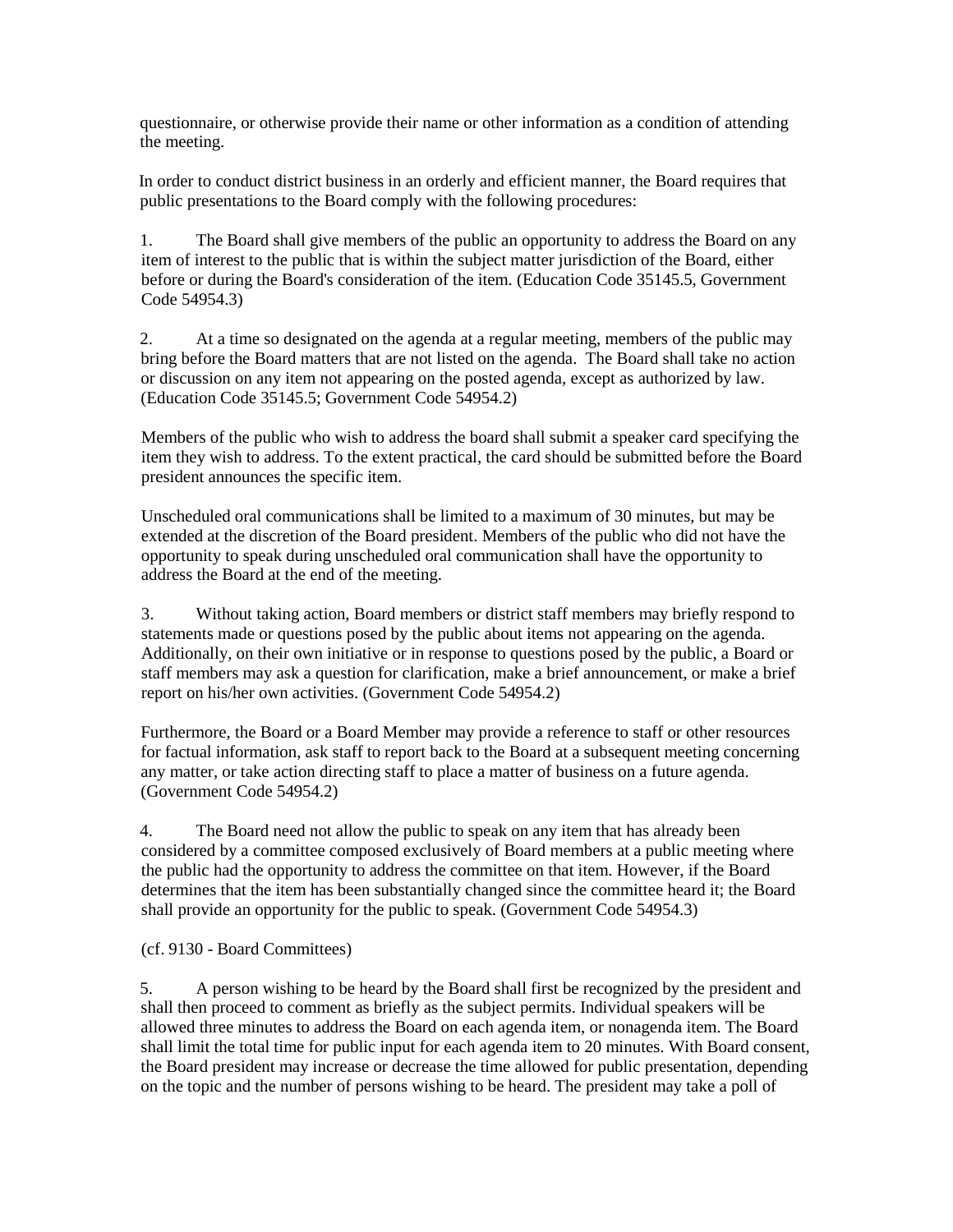speakers for or against a particular issue and may ask that additional persons speak only if they have something new to add.

In order to ensure that non-English speakers receive the same opportunity to directly address the Board, any member of the public who utilizes a translator shall be provided at least twice the allotted time to address the Board, unless simultaneous translation equipment is used to allow the Board to hear the translated public testimony simultaneously. (Government Code 54954.3)

(cf. 1312.1 - Complaints Concerning School Personnel) (cf. 9321 - Closed Session Purposes and Agendas)

6. The Board president may rule on the appropriateness of a topic, subject to the following conditions:

a. If a topic would be suitably addressed at a later time, the Board president may indicate the time and place when it should be presented.

b. The Board shall not prohibit public criticism of its policies, procedures, programs, services, acts, or omissions. (Government Code 54954.3)

c. The Board shall not prohibit public criticism of district employees. However, whenever a member of the public initiates specific complaints or charges against an individual employee, the Board president may inform the complainant of the appropriate complaint procedure.

(cf. 1312.1 - Complaints Concerning District Employees) (cf. 9321 - Closed Session Purposes and Agendas)

7. Persistent disruption by an individual or group or any conduct or statements that threaten the safety of any person(s) at the meeting shall be grounds for the president to terminate the privilege of addressing the Board.

The Board may remove disruptive individuals and order the room cleared if necessary. In this case, members of the media not participating in the disturbance shall be allowed to remain, and individual(s) not participating in such disturbances may be allowed to remain at the discretion of the Board. When the room is ordered cleared due to a disturbance, further Board proceedings shall concern only matters appearing on the agenda. (Government Code 54957.9)

When such disruptive conduct occurs, the Superintendent or designee shall contact local law enforcement.

# Recording by the Public

Members of the public may record an open Board meeting using an audio or video recorder, still or motion picture camera, cell phone, or other device, provided that the noise, illumination, or obstruction of view does not persistently disrupt the meeting. The Superintendent or designee shall designate locations from which members of the public may make such recordings. On a case by case basis and without causing a distraction, the Board President may permit members of the public to come to the front of the room to make such recordings.

(cf. 9324 - Minutes and Recordings)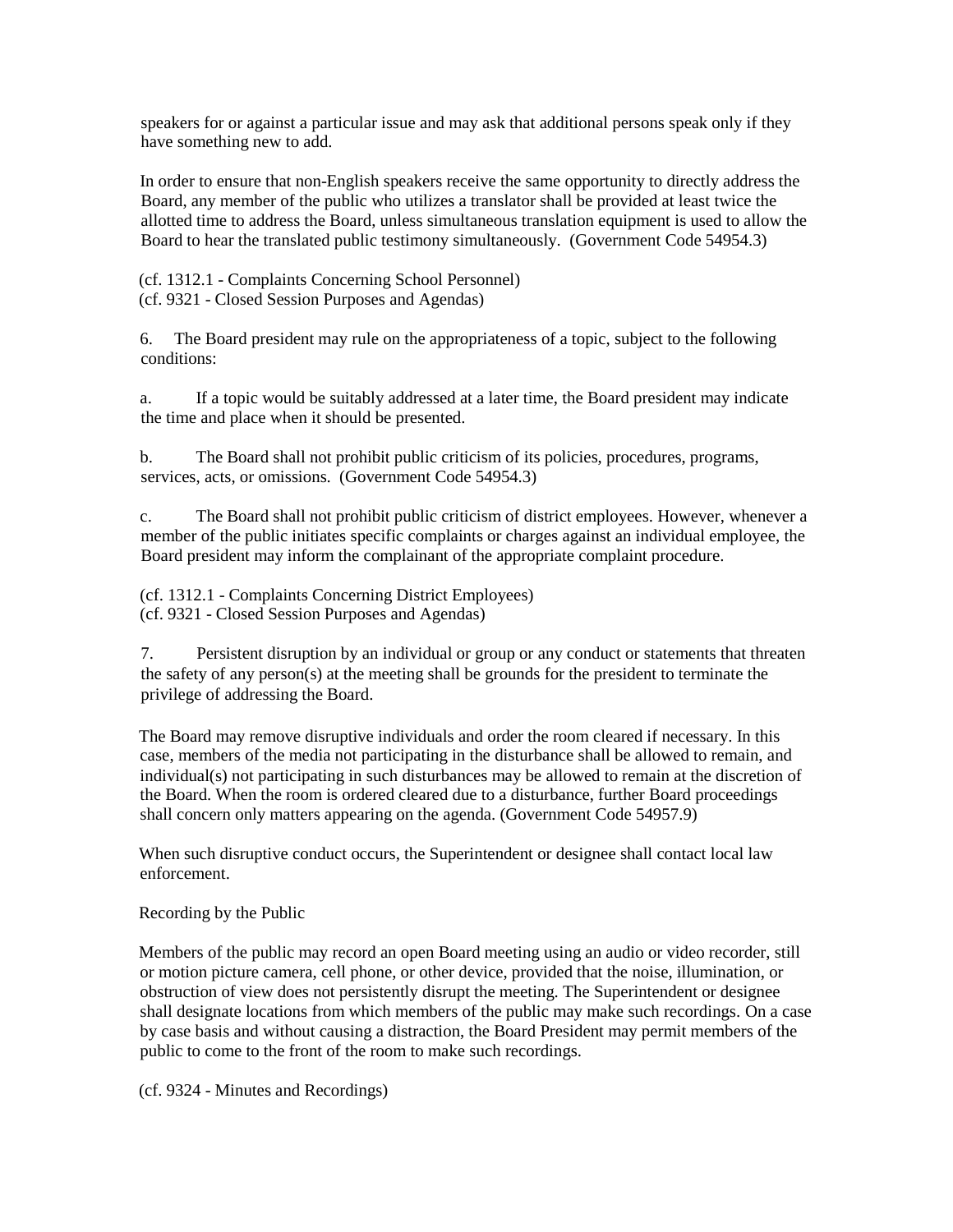If the Board finds the noise, illumination or obstruction of view related to these activities would persistently disrupt the proceedings, these activities shall be discontinued or restricted as determined by the Board. (Government Code 54953.5, 54953.6)

*Fresno Unified School District does not harass, intimidate, or discriminate on the basis of race, color, ethnicity, national origin, ancestry, age, creed, religion, political affiliation, gender, gender identity or expression or genetic information, mental or physical disability, sex, sexual orientation, parental or marital status, military veteran status, or any other basis protected by law or regulation, in its educational program(s) or employment.*

Legal Reference: EDUCATION CODE 5095 Powers of remaining board members and new appointees 32210 Willful disturbance of public school or meeting a misdemeanor 35010 Prescription and enforcement of rules 35145.5 Agenda; public participation; regulations 35163 Official actions, minutes and journal 35164 Vote requirements 35165 Effect of vacancies upon majority and unanimous votes by seven member board CODE OF CIVIL PROCEDURE 527.8 Workplace Violence Safety Act GOVERNMENT CODE 54953.3 Prohibition against conditions for attending a board meeting 54953.5 Audio or video tape recording of proceedings 54953.6 Broadcasting of proceedings 54954.2 Agenda; posting; action on other matters 54954.3 Opportunity for public to address legislative body; regulations 54957 Closed sessions 54957.9 Disorderly conduct of general public during meeting; clearing of room PENAL CODE 403 Disruption of assembly or meeting

COURT DECISIONS

City of San Jose v. Garbett, (2010) 190 Cal.App.4th 526 Norse v. City of Santa Cruz, (9th Cir. 2010) 629 F3d 966 McMahon v. Albany Unified School District, (2002) 104 Cal.App.4th 1275 Rubin v. City of Burbank, (2002) 101 Ca.App.4th 1194 Baca v. Moreno Valley Unified School District, (C.D. Cal. 1996) 936 F.Supp. 719

#### ATTORNEY GENERAL OPINIONS

90 Ops.Cal.Atty.Gen. 47 (2007) 76 Ops.Cal.Atty.Gen. 281 (1993) 66 Ops.Cal.Atty.Gen. 336 (1983) 63 Ops.Cal.Atty.Gen. 215 (1980) 61 Ops.Cal.Atty.Gen. 243, 253 (1978) 59 Ops.Cal.Atty.Gen. 532 (1976) 55 Ops.Cal.Atty.Gen. 26 (1972)

Management Resources: CSBA PUBLICATIONS The Brown Act: School Boards and Open Meeting Laws, rev. 2005